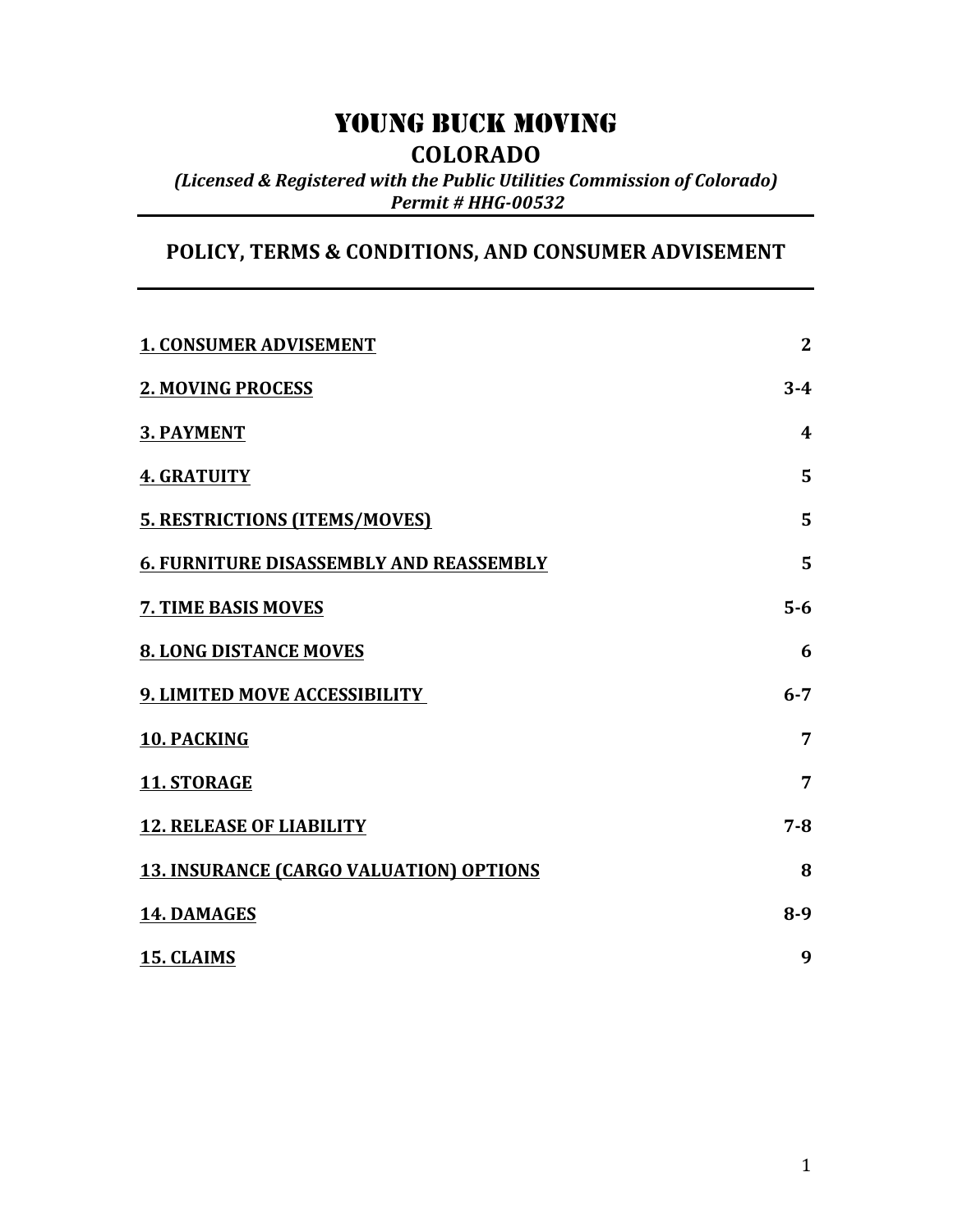# **1. CONSUMER ADVISEMENT**

Intrastate movers in Colorado are regulated by the Colorado Public Utilities Commission (PUC). Each mover should have a PUC permit number. You are encouraged to contact the PUC to confirm that the mover you are using is indeed permitted in Colorado.

A mover that is not permitted may not withhold any of your property to enforce payment of money due under the contract ('carrier's lien').

A mover must include its PUC permit number, true name, and physical (street) address in all advertisements.

You should be aware that the total price of any household move could change, based on a number of factors that may include at least the following:

Additional services you request at the time of the move;

Additional items to be moved that were not included in the mover's original estimate;

Changes to the location or accessibility of building entrances, at either end of the move, that were not included in the mover's original estimate; and changes to the previously agreed date of pickup or delivery.

You should also be aware that, in case of a dispute between you and the mover, Colorado has an arbitration process available to resolve the dispute without going to court.

If you have any questions, you are encouraged to call the PUC at (303) 894-2070 for guidance on your rights and obligations.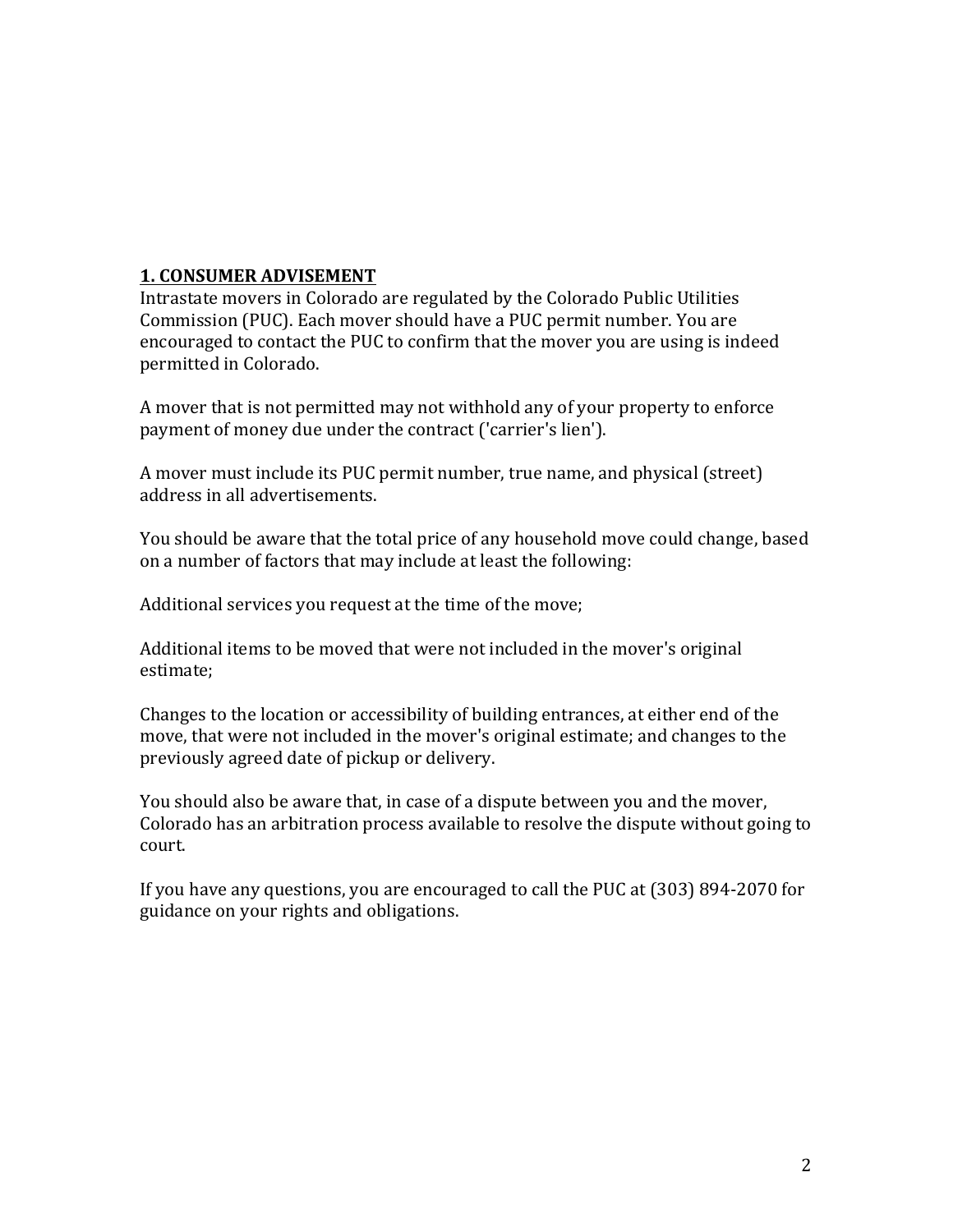#### **2.'MOVING'PROCESS**

Young Buck Moving will arrive at the time and location of the move with the truck(s) and/or mover(s) specified during the estimate and proceed to conduct a walk through of the household goods to be moved. Young Buck Moving may cancel or reschedule the move if the Team Leader in charge of the move determines the job is not move ready, or the location is unsanitary and/or dangerous to our employees during the initial walk through. If the location is deemed move ready our movers will then prepare and move the properly packed household goods and belongings outlined in the contract. Properly packed boxes should be sealed. Any crates or boxes with open tops containing items within them should not have items protruding above or outside the top line opening of the box or crate. We request that any packed boxes not exceed 50lbs, and any bags used for packing only contain articles such as clothing, blankets, or anything without a point or jagged edge that could cause a tear. Young Buck Moving does not unhook washers, dryers, refrigerators, propane tanks, or computers and servers for either home or office moves; therefore we ask that these be unhooked prior to our arrival. Preparation includes the removal of shelves and pegs, light bulbs and lampshades from lamps or light stands if not done so already, shrink-wrapping empty furniture, pad & shrinkwrapping of glass, mirrors, or fragile items, and disassembly of furniture as needed for the completion of the move to avoid damage. Mattress covers will only be used if provided on location or purchased from us for \$15.00 each at the time of booking the move. The Team Leader in charge of the move will determine the necessary preparations on site for maximum efficiency of the move and time but will ensure any special requests presented are met (wrapping or padding of additional items). Household goods ready to be loaded onto the truck will be brought out in the order in which the Team Leader describes, as packing duties fall on the Team Leader. Customers are welcome to help bring out belongings in order to save time and allow the move to go faster, but at no point will a customer be allowed onto any of our trucks or ramps. In the event all the belongings do not fit in the provided truck(s), the Team Leader will inform the customer, and the customer will then decide whether to make a second trip or request an additional truck at an extra cost. Upon arrival at the drop off location, our movers will do another walk through of the area in order to determine all items will fit and what the best and safest way to unload the belongings to the desired location is. In some cases payment may be collected before any household goods are unloaded off the truck. During unload, customers are once again allowed to help bring in belongings if they so wish, but will not be allowed on the trucks or ramps. However, the customer's most beneficial and efficient duty to our movers during unload is to direct the crew where all the furniture and household goods will be placed. Any disassembled furniture will be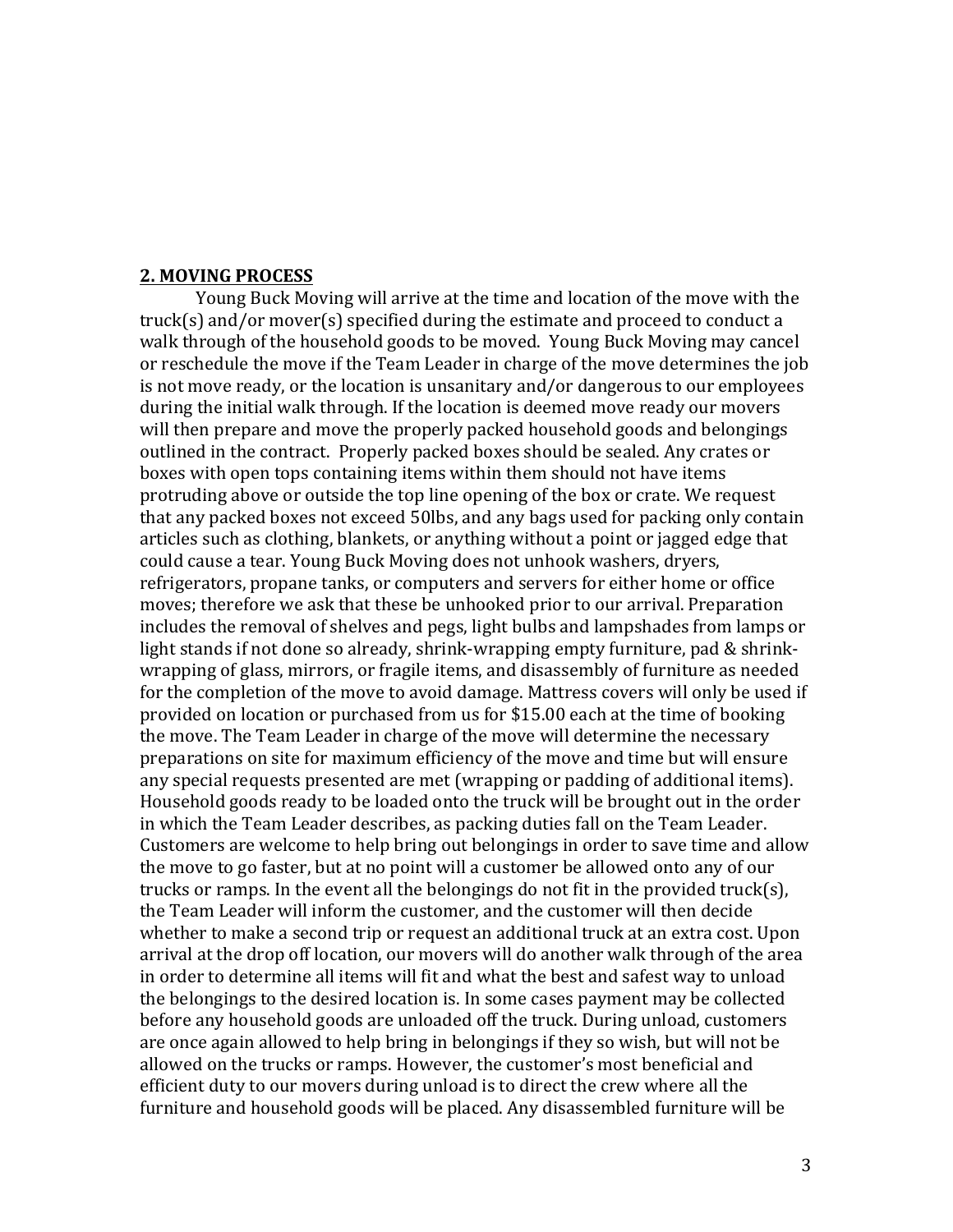put back together in the new location upon request. Please note that Young Buck Moving will not assemble or re-assemble any furniture or item that our movers did not take apart. Any wrapped furniture will remain so in order to save time, maintain proof of steps taken to protect the piece, and in some cases to serve as a tamper seal for any items with valuable belongings inside. Only pieces containing moving pads belonging to Young Buck Moving will be unwrapped, however all shrink wrap can and will be removed upon request by the customer. A final walk through will be conducted once all items have been unloaded to ensure complete delivery and verify condition of the goods before payment is collected.

#### **3. PAYMENT**

The appointed Young Buck Moving Team Leader in charge of the move will collect payment at the completion of most moves. The balance total will be based on the hourly rate or pro-rated base hours plus additional hourly rates and insurance options outlined in the contract. Any need for additional movers or trucks at the actual time of the move may result in a price adjustment. Any price adjustments will be agreed upon before proceeding with the move. In some scenarios, Young Buck Moving reserves the right to collect payment before unloading any household goods as stated in Colorado law. Young Buck Moving may require a deposit (credited to the total balance) for certain move reservations, changes in dates of previously accepted estimates/contracts, and all moves booked past two weeks. The deposit is refundable through a cancellation from Young Buck Moving itself, the company's failure to show up for the move, or a cancellation from the shipper before 48 hours from the move date and time. Any cancellation within 48 hours of the move date and time by the client or situation that impedes the move from being completed on the agreed date will render the deposit non-refundable provided the fault and/or reason not allowing completion of the move is not that of Young Buck Moving. Long distance and out of state moves are quoted flat rates and require a deposit at booking, payment of half the total balance upon loading of all household goods and remaining balance at unload. In the scenario in which a move is significantly under quoted, Young Buck Moving reserves the right to adjust the pricing in order to evenly match the services provided. This adjustment cannot exceed 110% of the original quote as stated by Colorado law. Certain discounts and promotions may be available from time to time, however Young Buck Moving offers a 15% discount at all times to any military veterans that can show proof of service on or before the date of the move and 10% discount for Senior Citizens (65+) with valid ID. Young Buck Moving accepts cash and credit cards as payment. 4% fee applies to card payments. If shipper is unable to pay the balance for the services provided, Young Buck Moving reserves the right to withhold all or certain items at their address for up to a week until payment plus additional fees are paid. If payment is not made after a week of the move date Young Buck Moving has the right to sell, auction, or use the held items in order to make up for the cost of the move and services provided.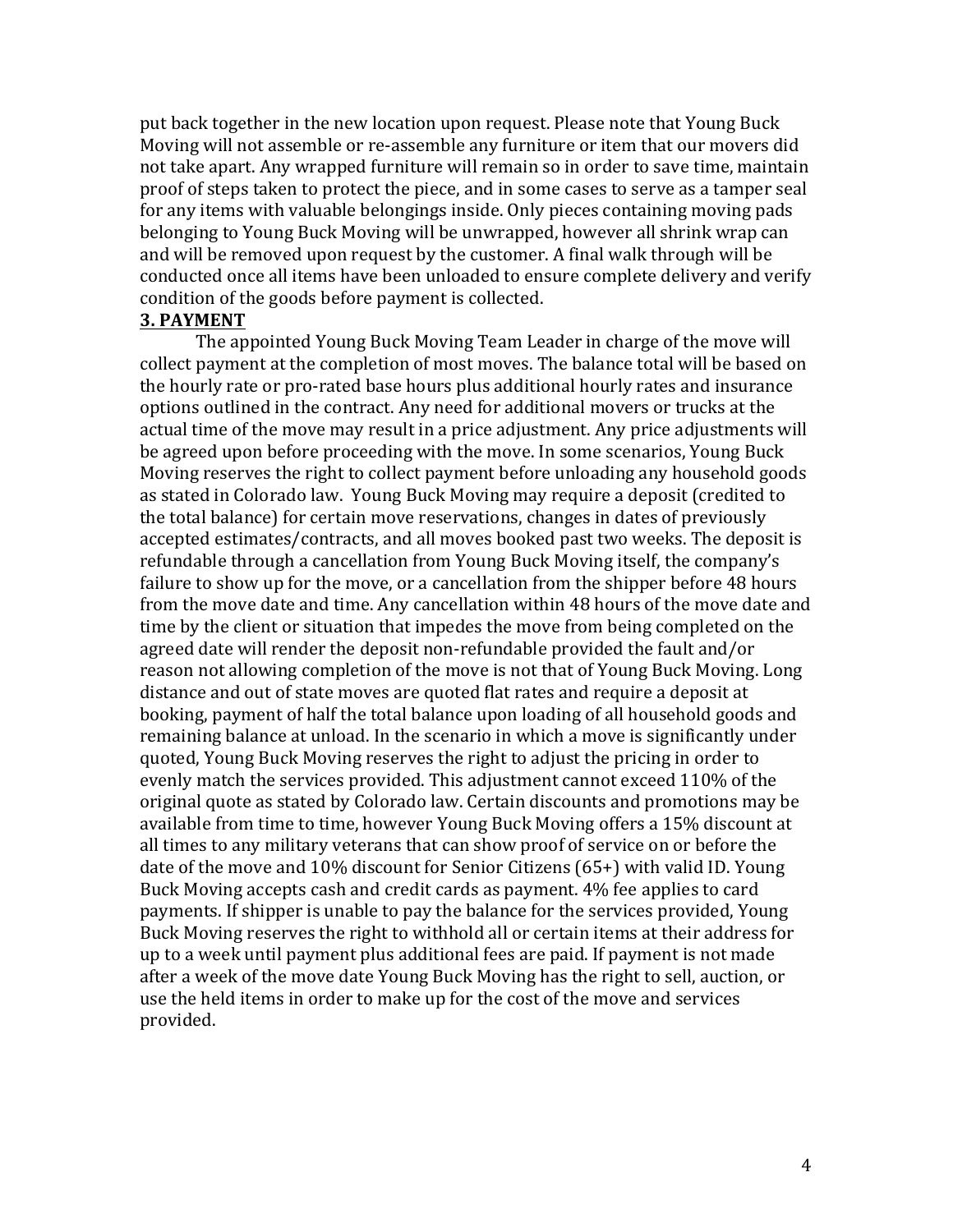### **4.'GRATUITY**

Our movers work hard to provide good service. If you are pleased with their efforts, tips are greatly encouraged and very much appreciated by the movers. Up to 20% of the total balance is normal in the household goods moving industry. **5. RESTRICTIONS (ITEMS/MOVES)** 

Young Buck Moving does not book moves above four stories without an elevator available. During office moves we will not disconnect any computers, servers, or other electronics. Young Buck Moving does not move trash, items deemed unsanitary, pool tables, concert pianos, safes, arcade games, or statues exceeding 400lbs, prescribed medication, unpacked small items, unpacked light bulbs and lamp shades, unsealed boxes, unhooked appliances, unhooked computers, unhooked monitors or servers, propane tanks, fuel cans or other hazardous material (paint cans, gas, oil etc), liquids in glass containers, or live animals. Refrigerators and freezers with food will not be moved unless emptied and disconnected. Live plants with soil taller than the height of the truck are not allowed, however plants that fit will only be transported if the base or pot is covered in a plastic bag and placed inside a box or crate. Despite BBQ grills and dressers or furniture with drawers being allowed, Young Buck Moving will not load a BBQ grill or items with filthy exteriors, any dresser or furniture piece with drawers with contents inside. Ensuring grills and all items are clean helps maintain your belongings clean and our trucks tidy for future clients. Emptying drawers decreases the weight of a piece for our movers, avoids the shifting, spilling, losing, or breaking of items inside as many furniture pieces are rotated in a number of ways during moves due to maneuvering or loading purposes. Young Buck Moving does not unhook appliances such as washers, dryers, refrigerators etc. and we do not disassemble baby cribs. We kindly require that customers ensure belongings are relatively clean, appliances to be moved unhooked, baby cribs disassembled, and all drawers emptied and packed if applicable to the move prior to our arrival.

### **6.'FURNITURE'DISASSEMBLY'AND'REASSEMBLY**

All Young Buck Moving crews carry a tool bag to take apart most standard furniture in order to complete the move. If any special tools are needed for a specific piece, Young Buck Moving must be informed of such details during the booking process, or said piece(s) should be broken down by the customer. Young Buck Moving does not disassemble cribs; therefore the customer is responsible for the disassembly and reassembly of any cribs. Our movers will reassemble any piece they take apart at the final location upon request, but keep in mind that our movers will not assemble or reassemble any piece they did not disassemble. In order to save time, customers may choose to disassemble any furniture themselves prior to our arrival for the move, and/or reassemble the furniture at the final location. **7.'TIME'BASIS'MOVES**

## Majority of moves booked with Young Buck Moving are quoted and charged on a time basis, and not a flat rate. Long distance and out of state moves are provided a flat rate. The start time of the move will be upon the arrival of our  $true(s)$  and movers to the customer provided address and will be signed off and approved on by the customer before the start of the move. This time will usually be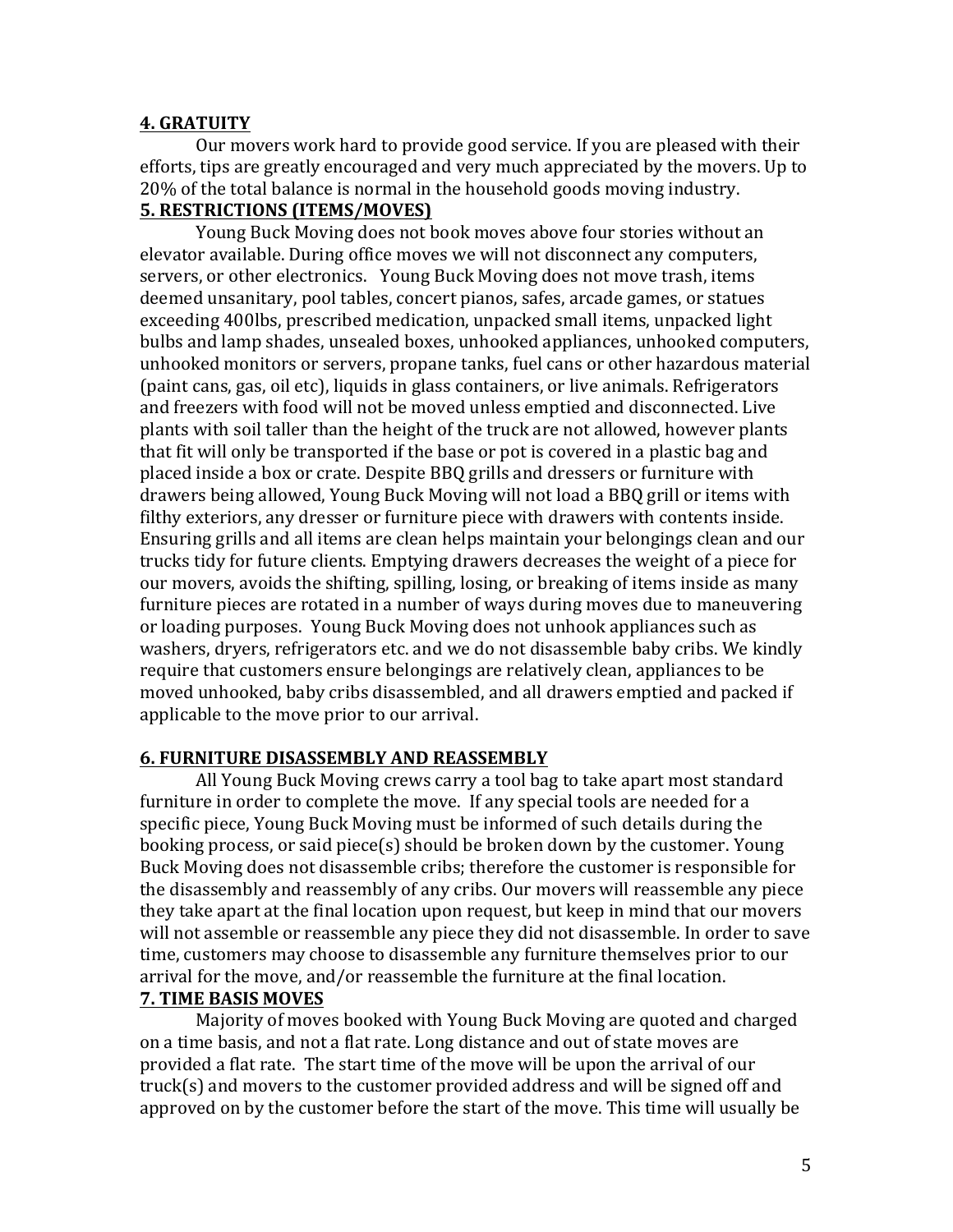the time agreed upon during the quote process and stated in the contract, however allow a window of flexibility of 1-2 hours for unexpected delays. Any time changes will be communicated and agreed upon whether it may be a possible earlier or later arrival time. If the moving crew arrives on location at an agreed time stated on the contract, and nobody is present to allow the move to begin, the time will still start and continue running from the time of arrival. Voicemail, text message, or email confirmation of arrival will be sent to customer if no contact is made upon arrival. Young Buck Moving is not responsible for the customer's whereabouts or delays affecting an agreed start time in a contract. A move will be clocked with an end time with a signature and balance payment once the customer has verified all their belongings have been unloaded, moved to the desired location, and has been given a chance to inspect and declare if any damages occurred during the move. Although most moves are completed within the initial pro-rated base hours quoted, multiple variables can cause the move to enter the hourly rate. Some of these factors may include but are not limited to, weather, traffic, elevator use or break down, flights of stairs, storage facility delays, distance to truck for loading, distance from truck to unload, limited move accessibility, number of pieces needing preparation and disassembly or reassembly, etc. Additional hours will be charged per half hour. A ten-minute grace period will be given every half hour, but any time from 11 minutes and beyond that will be recognized and charged as a half hour. The completion of any move as outlined in a contract signifies the end of Young Buck Moving's time commitment to the job. This includes moves finished before any initial pro-rated base hours quotes. Our movers may not be held to "run-out" or "reach" the amount of pro-rated hours.

## 8. LONG DISTANCE MOVES

Young Buck Moving provides on site estimates for most long distance moves. YBM considers any move further than 100 miles from original destination to be long distance. These moves are provided a flat rate which is paid in three parts: Deposit (credited towards balance), Half of Balance upon loading of the move, and Remaining Balance upon completion/unload of deliver. Young Buck Moving guarantees to provide the shipper with the same Team Leader all the way from pick up to drop off, and majority of times procure to complete the move with the same crew.

## **9. LIMITED MOVE ACCESSIBILITY**

Our Team Leader will inform the customer if any particular item does not fit into, or lacks access to the client's desired location. In this situation, the customer will decide whether to place the item in an alternate location at the same site, use Young Buck Moving to move the piece to storage, or allow Young Buck Moving to attempt to move the piece and thus releasing Young Buck Moving of any liability and damages caused to the piece or the surroundings including but not limited to walls, flooring, doors, door jambs, rails, light fixtures etc. Should the customer opt for the latter option, a release of liability form will be provided on site before attempting to proceed. Steps taken by Young Buck Moving in order to successfully move the piece to the desired location are limited to light use of force, further disassembly of the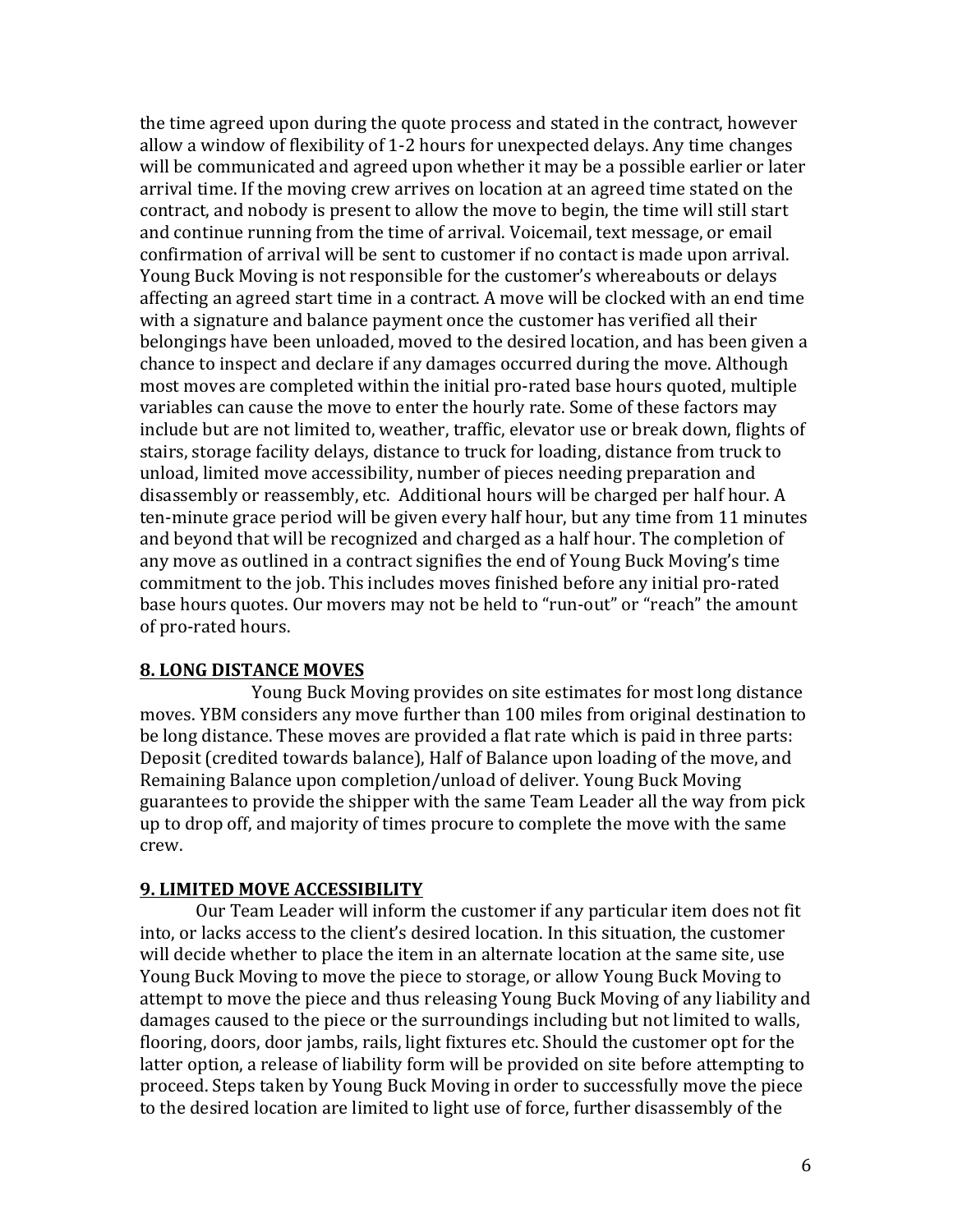piece if possible, removal of doors with pop off pins at the hinges, and the removal of no more than the handles on any appliance such as refrigerators, freezers, ovens, washers and dryers. Any other methods not listed here to create room for the item to be moved must be decided and done by the customer.

#### **10. PACKING**

Young Buck Moving offers packing services at an hourly rate and will provide the customer with two or more movers if requested to assist with packing preparations for a move as outlined in a contract. Packing and moving services will be timed separately due to difference in rates and services. Totals for both services will be added in the final balance when applicable or paid separately. A customer may provide all, or partial packing supplies. Young Buck Moving can provide additional or all basic packing supplies which include but are not limited to; tape (included in contract), label markers (included in contract), wrapping paper (included in contract), small boxes (\$5.00 each), medium boxes (\$7.00 each), large boxes (\$8.00 each), wardrobe boxes (\$15.00 each), moving pads (\$15.00 each), TV boxes (\$25.00 each) and mattress covers (\$15.00 each). Any other type of specialty box or crate requested during packing services will be quoted and agreed upon before proceeding with the job. A customer is allowed to request Young Buck Moving to provide any amount of boxes of any size thought necessary to complete the packing job. Young Buck Moving will honor the request and the customer will only be charged for the amount of boxes used for packing at their specified rate. Although some smaller jobs can be packed and moved on the same day, we request that any packing jobs be booked at least a day prior to the scheduled move date. Please note that it is illegal in the state of Colorado for moving companies to pack or transport prescribed medication.

#### **11. STORAGE**

Young Buck Moving does not own any storage facilities and therefore only provides packing and moving services. We recommend that any moves going to a storage facility have any paperwork and reservations complete before our arrival with any belongings to unload. This will save time and money in the final balance for the cost of the move. In the event where a move cannot be completed due to miscommunication regarding the readiness or availability of the unload location, the customer will be asked to seek other options, rent a storage facility in which to unload the household goods or have them returned to the original pickup location if still available. Should neither option be possible, Young Buck Moving may safe keep the loaded belongings locked in the truck at the company's physical address. If no other solution is available, these services will be provided at a cost of \$150.00 overnight fee per loaded truck, and \$300.00 daily fee per loaded truck until an appropriate drop off location is arranged or designated.

#### **12. RELEASE OF LIABILITY**

Upon a contract's approval, the customer accepts Young Buck Moving's terms and conditions and thereby releases Young Buck Moving of all liability concerning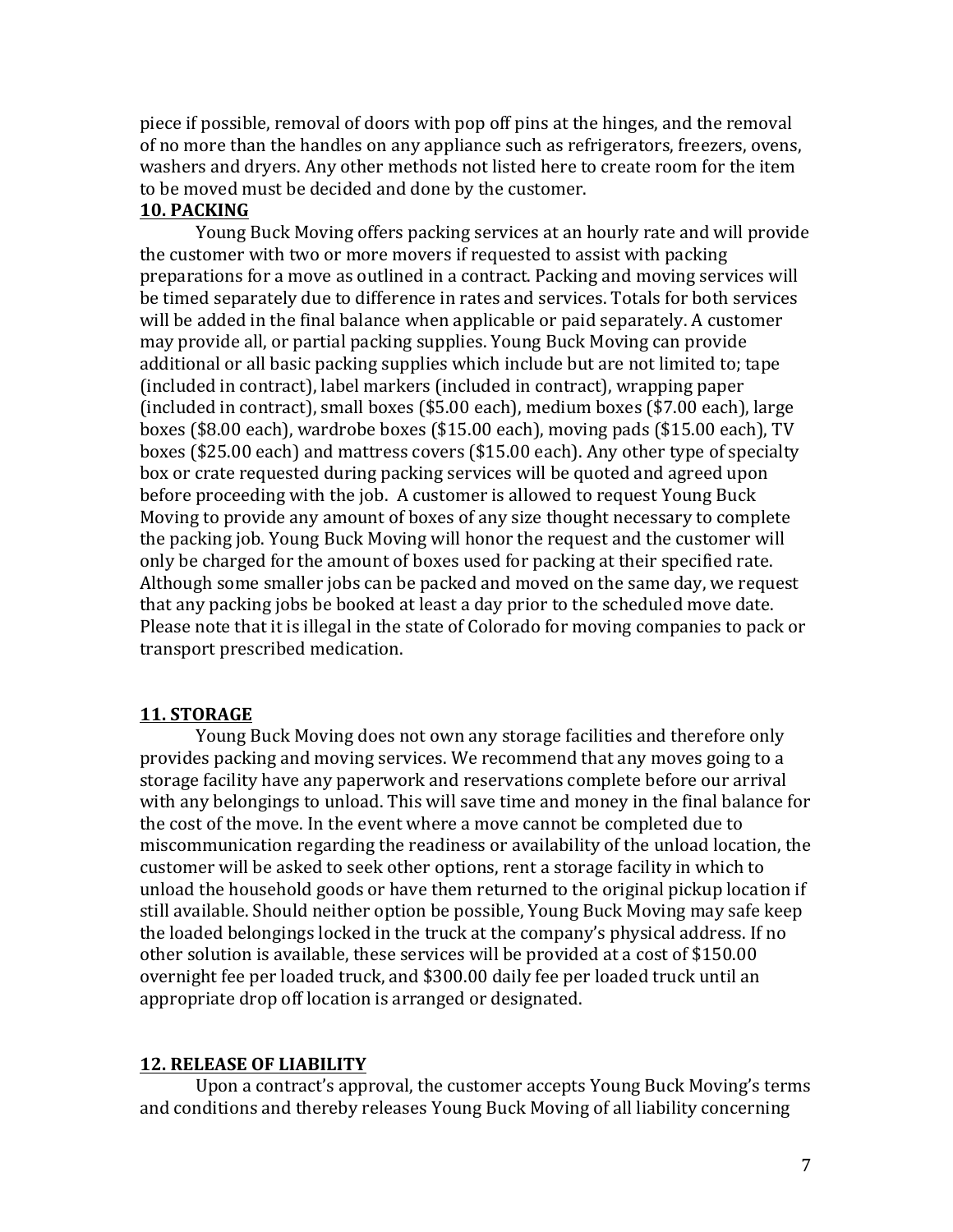pressboard and particleboard items, unpacked glass, marble, mirrors, pictures, portraits, statues, and fragile items. Additionally, Young Buck Moving is not responsible for any damages due to unfair weather conditions to any items and pickup or drop off locations. Customers will be responsible for providing any protection to hardwood floors, carpets, as well as weather related damages to the aforementioned flooring and any belongings upon customer decision to proceed with a move under unfair or severe weather conditions.

# 13. INSURANCE (CARGO VALUATION) OPTIONS

During the quote process, Young Buck Moving will inform the customer of the insurance options available as mandated by Colorado state law. A decision must be made in order to receive a finalized quote and the option selected will be expressly annotated in all contract agreements. The options are as follows:

**(1) Released Value Option**. This option is offered at no additional cost and provides minimal coverage that shall allow the calculation of the value of loss or damage to household goods shipments to a value equal to sixty cents (\$0.60) per pound per lost or damaged article.

**(2) Full Replacement Cost Option**. This option shall allow the shipper to recover the full replacement cost for loss or damage to household goods shipments by holding Young Buck Moving liable for the full replacement cost of each lost or damaged article up to the declared value of the shipment at a cost of \$50.00 per \$5000.00 of declared value up to \$75,000.00. This option requires the shipper to declare the value of the entire shipment and provide an inventory of all valued items along with any supporting receipts or documentation of declared value on or before the date of the move.

Insurance cargo coverage is limited to \$75,000 per move, however customers are allowed to purchase additional insurance coverage from Young Buck Moving's insurance company; without the purchase of additional coverage, the shipper will be liable for any declared amount not covered by the mover's insurance or surety company. However, if the shipper declares a value that is less than the value of the shipment, the mover's liability for each lost or damaged article will not exceed the proportional value of the article when compared to the declared value of the entire shipment.

## **14. DAMAGES**

A Young Buck Moving Team Leader will inform the customer in the event of any damage incurred to any item(s) that Young Buck Moving is liable and responsible for. If the customer notices the damage, they must inform the Team Leader of the crew. The Team Leader and customer should then proceed to take pictures of the damage separately. Pictures taken by the Team Leader and pictures taken by the client should match one another. The pictures taken by the Team Leader will serve as damages annotated for the move and reported to the company. The customer's pictures will be used in the claims process. Do not discard item, or